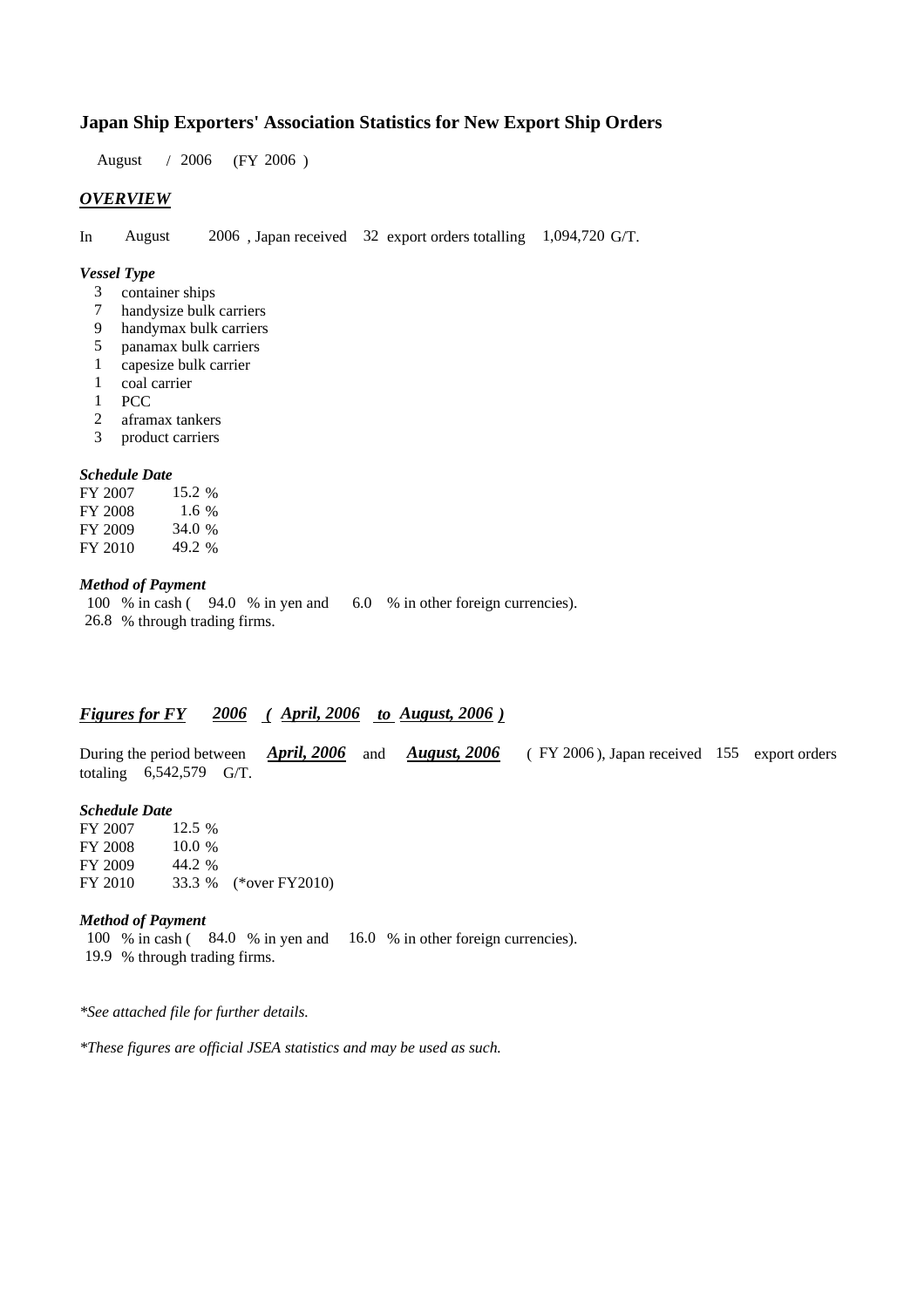# New Export Orders Placed in August 2006 (FY 2006) Based on Fiscal Year

| Description              | Apr 05 to Mar 06 |            | April 2006      |          | 2006 |           | <b>June 2006</b> |           | <b>July 2006</b> |           | August 2006 |           | Apr 06 to Aug 06 |           | Jan 06 to Aug 06 |            |
|--------------------------|------------------|------------|-----------------|----------|------|-----------|------------------|-----------|------------------|-----------|-------------|-----------|------------------|-----------|------------------|------------|
|                          | No.              | G/T        | No.             | G/T      | No.  | G/T       | No.              | G/T       | N <sub>0</sub>   | G/T       | No.         | G/T       | No.              | G/T       | No.              | G/T        |
| General Cargos           | 31               | 795.950    | <sub>0</sub>    | 96,000   |      | 10.400    |                  | 3.940     |                  |           |             | 44,100    |                  | 154,440   | 16               | 270,740    |
| <b>Bulk Carriers</b>     | 262              | 1,659,326  | 25 <sub>1</sub> | ,118,070 | 22   | 852,270   | 16               | 639,400   | 19               | 803,980   | 24          | 843,670   | 106              | 4,257,390 | 211              | 8,228,600  |
| Tankers                  | .36              | 6,187,410  | 12              | 773,250  |      | 151,800   | Q                | 499,149   | $\Omega$         | 499,600   |             | 206,950   | 38               | 2,130,749 | 109              | 5,933,649  |
| <b>Combined Carriers</b> |                  |            |                 |          |      |           |                  |           |                  |           |             |           |                  |           |                  |            |
| Others                   |                  | 7,000      |                 |          |      |           |                  |           |                  |           |             |           |                  |           |                  | 7,000      |
| Total                    | 430              | 18.649.686 | 43              | .987.320 | 26   | 1,014,470 | 26               | 1,142,489 | 28               | 1,303,580 | 32          | 1,094,720 | 1551             | 6,542,579 | 337              | 14,439,989 |
| FY 2006/FY2005 (%)       |                  | $*100.4$   |                 | 183.9    |      | 142.6     |                  | 120.0     |                  | 68.2      |             | 147.2     |                  | 121.2     |                  | ** $167.3$ |
| In CGT                   |                  | 9,498,293  |                 | 941,022  |      | 548,724   |                  | 569,433   |                  | 721,115   |             | 565,582   |                  | 3,345,876 |                  | 7,156,574  |

JSEA (September 2006)

*Figures for shipbulding orders of 500 G/T and over for export as steel vessels placed with JSEA members are covered.*

\*FY 2005/FY2004

\*\*Calender Year 2005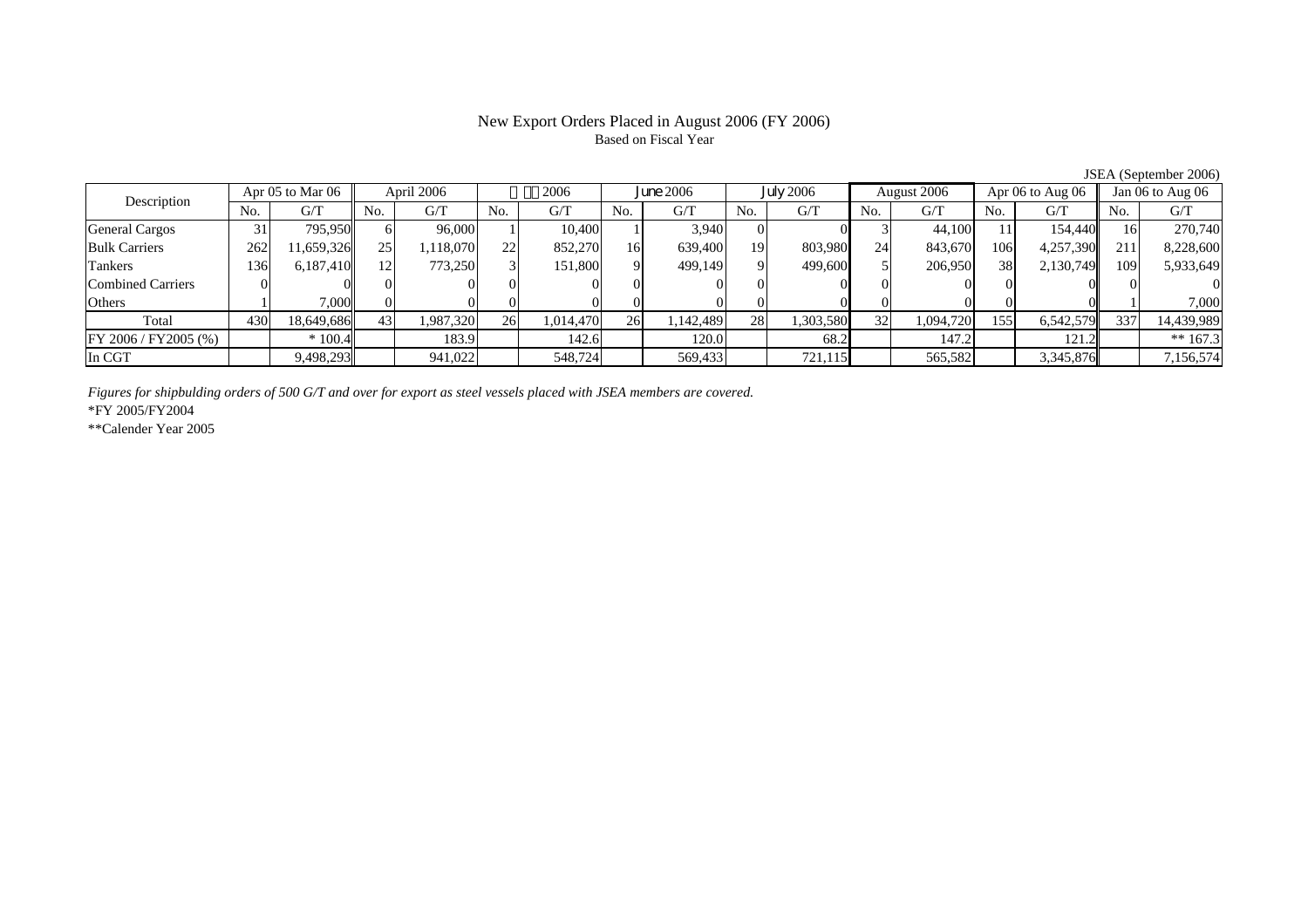# Export Ships Delivered in August 2006 (FY 2006) Based on Fiscal Year

JSEA (September 2006)

| Description              | Apr 05 to Mar 06 |            | April 2006 |           | <b>May 2006</b> |          | June 2006      |           | <b>July 2006</b> |           | August 2006 |           | Apr $06$ to Aug $06$ |           | Jan $06$ to Aug $06$ |            |
|--------------------------|------------------|------------|------------|-----------|-----------------|----------|----------------|-----------|------------------|-----------|-------------|-----------|----------------------|-----------|----------------------|------------|
|                          | No.              | G/T        | No.        | G/T       | No.             | G/T      | N <sub>0</sub> | G/T       | No.              | G/T       | No.         | G/T       | No.                  | G/T       | No.                  | G/T        |
| <b>General Cargos</b>    | 25               | 956,448    |            | 9,725     |                 | 125,794  |                | 195.487   |                  |           |             |           |                      | 331,006   | 18                   | 628,854    |
| <b>Bulk Carriers</b>     | 221              | 9,620,117  | 20         | 1,052,656 | 13              | 499,749  | 21             | 999,224   | <b>18</b>        | 746.462   | 17          | 835,057   | 89                   | 4,133,148 | 163                  | 7,397,840  |
| Tankers                  | 70               | 4,513,850  |            | 268,097   |                 | 154,856  |                | 283,728   |                  | 637,004   |             | 435,489   | 24                   | 1,779,174 | 46                   | 3,211,023  |
| <b>Combined Carriers</b> |                  |            |            |           |                 |          |                |           |                  |           |             |           |                      |           |                      |            |
| Others                   |                  |            |            |           |                 | $\Omega$ |                |           |                  |           |             |           |                      |           |                      |            |
| Total                    | 316              | 15,090,415 | 25         | 1,330,478 | 19              | 780,399  |                | 1,478,439 | 25               | 1,383,466 | 22          | 1,270,546 | 122                  | 6,243,328 | 227                  | 11,237,717 |
| FY 2006 / FY2005 (%)     |                  | $*112.2$   |            | 119.8     |                 | 136.6    |                | 118.1     |                  | 84.3      |             | 138.9     |                      | 113.7     |                      | ** $115.6$ |
| In CGT                   |                  | 7,200,302  |            | 605,720   |                 | 404,556  |                | 692,233   |                  | 661,048   |             | 527,592   |                      | 2,891,149 |                      | 5,373,893  |

*Deliveries of new shipbuilding orders of 500 G/T and over for export as steel vessels placed with JSEA members are covered.*

\*FY 2005/FY2004

\*\*Calender Year 2005